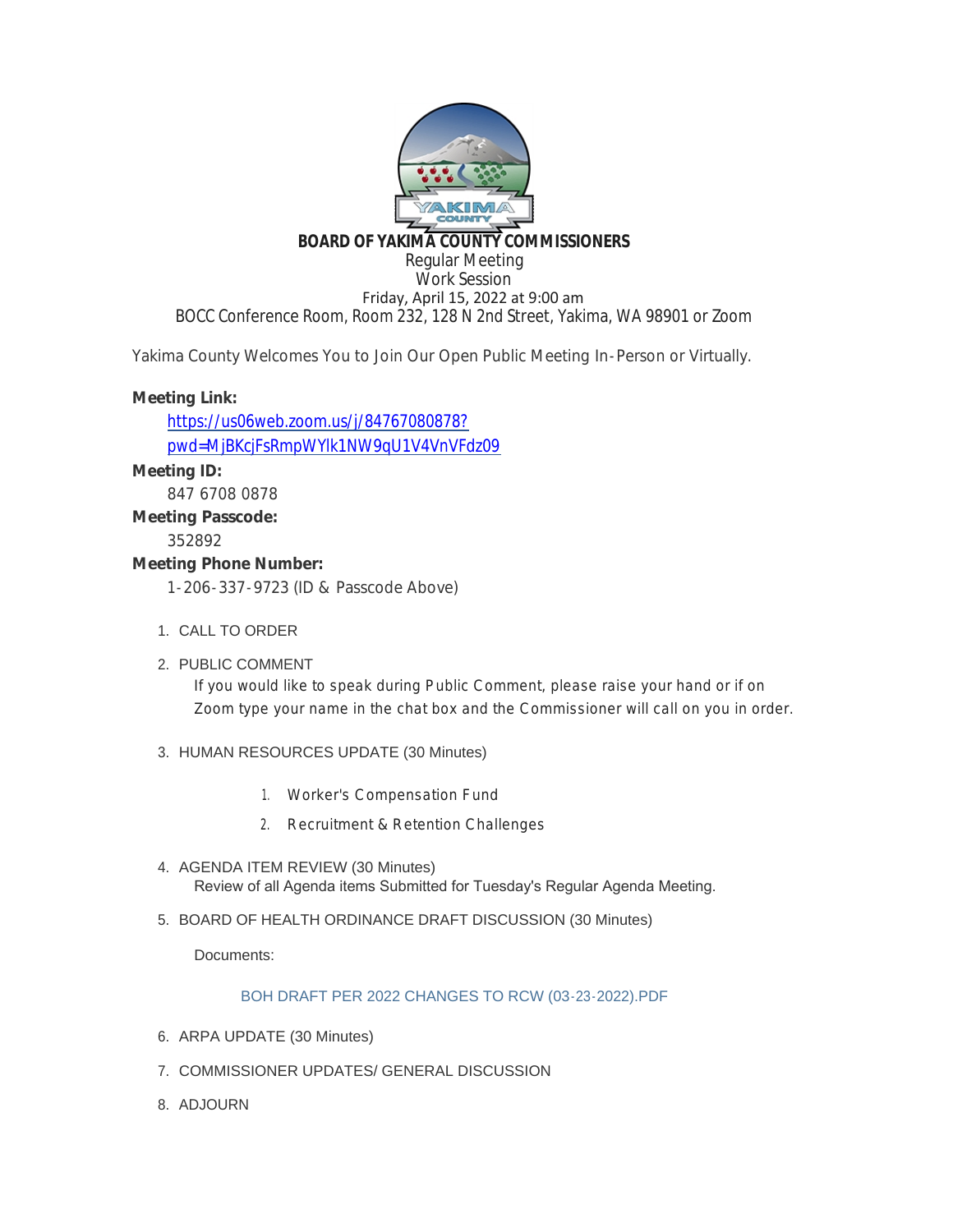[A](https://www.yakimacounty.us/AgendaCenter/Board-of-Commissioners-2)ll work sessions are recorded and will be available to view on the BOCC website at [https://www.yakimacounty.us/AgendaCenter/Board](https://www.yakimacounty.us/AgendaCenter/Board-of-Commissioners-2) -of-Commissioners-2 .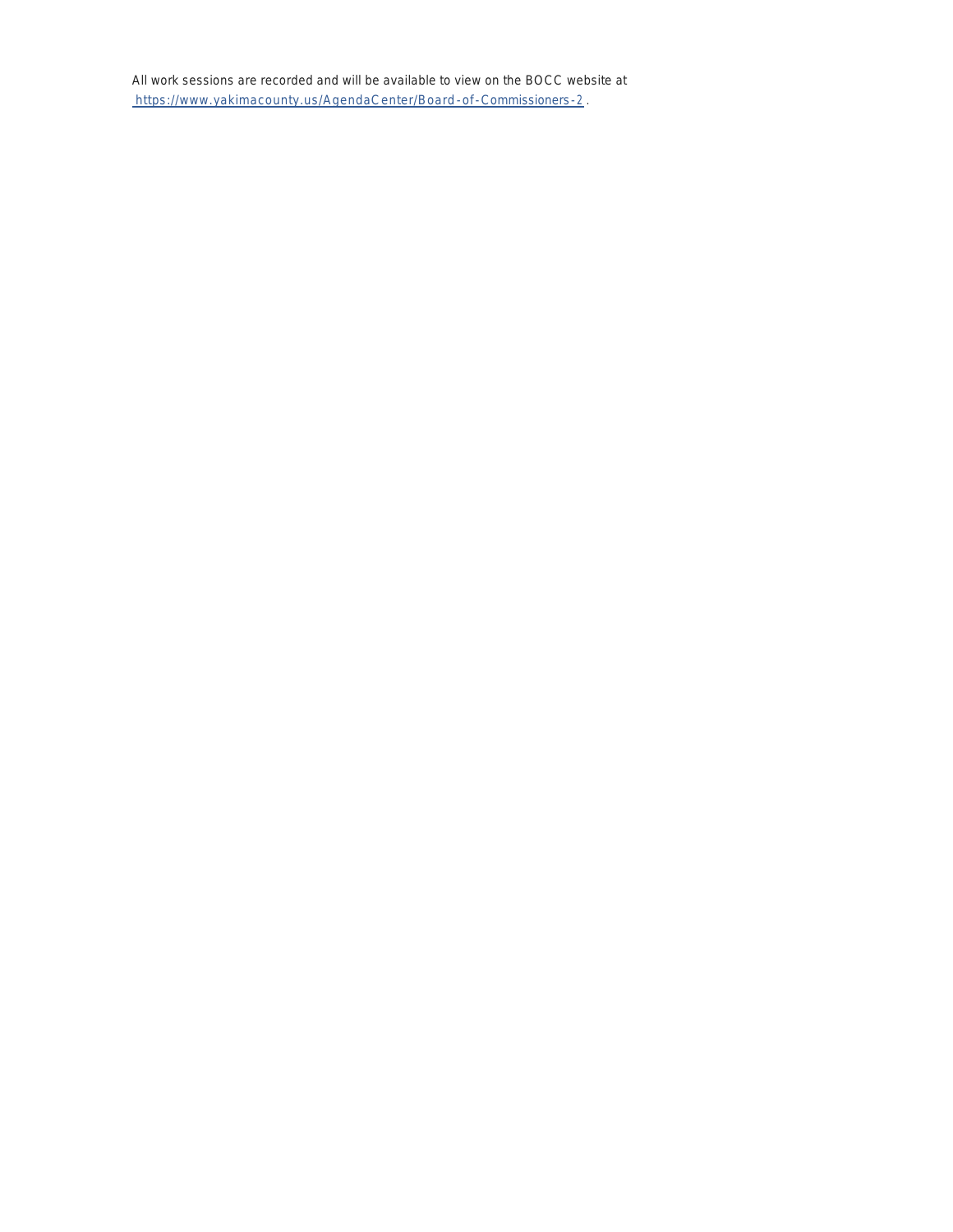#### Chapter 6.04

#### County Health District

#### **6.04.010 Membership-Appointment-Term-Compensation-Reimbursement of Expenses**

(1) The district Board of Health of the Yakima Health District shall consist of the following ten members, each of whom shall have one vote:

(a) Three members of the Board of County Commissioners;

(b) Two elected officials of the cities and towns within Yakima County, to be appointed by the Board of County Commissioners to represent the collective interests of all cities within Yakima County;

(c) Four citizens of the United States who are residents of Yakima County with an interest in public health. Citizen members of the board are to be interviewed and selected by the Board of Health, then appointed by a majority vote of the Board of County Commissioners. Terms shall be staggered and shall be for four years; a citizen may serve no more than two consecutive terms. Citizen members shall be selected from the following categories as equally as possible, unless candidates cannot be found from one of the three categories:

- (i) Representing public health, health care facilities, or providers, who is practicing or employed in Yakima County and is a medical ethicist; epidemiologist; experienced in environmental public health, such as a registered sanitarian; community health worker; holder of a master's degree or higher in public health or equivalent; employee of a hospital located within Yakima County; or any of the following providers holding an active or retired license in good standing: physician or osteopathic physician, advanced registered nurse practitioner, physician assistant or osteopathic physician assistant, registered nurse, dentist, naturopath, or pharmacist.
- (ii) Representing consumers of public health who has self-identified as having faced significant health inequities or having lived experiences with public health-related programs.
- (iii) Representing community stakeholders who represent the following types of organizations located in Yakima County: community-based organization or nonprofit that works with populations experiencing health inequities in Yakima County; the business community; or the environmental public health regulated community.

(d) One tribal member who is a resident of Yakima County, selected by the American Indian Health Commission.

(2) Elected officials shall be appointed by the Board of County Commissioners. Consecutive terms are allowed, but in no event may a member serve beyond the term of the elective office which qualifies him or her to serve on the board of health, provided that no elected official is eligible for appointment/reappointment to the Board of Health if his/her term's expiration date would leave a midterm vacancy on the Board of Health. An elected official may serve no more than four consecutive twoyear terms. Elected officials are appointed after the following steps have been completed:

(a) The Yakima Health District has made all cities and towns in Yakima County aware of a vacant position by written notification and request for qualified candidates;

(b) Interested candidates have submitted letters of qualification and interest within 30 days of the announcement that the position is vacant;